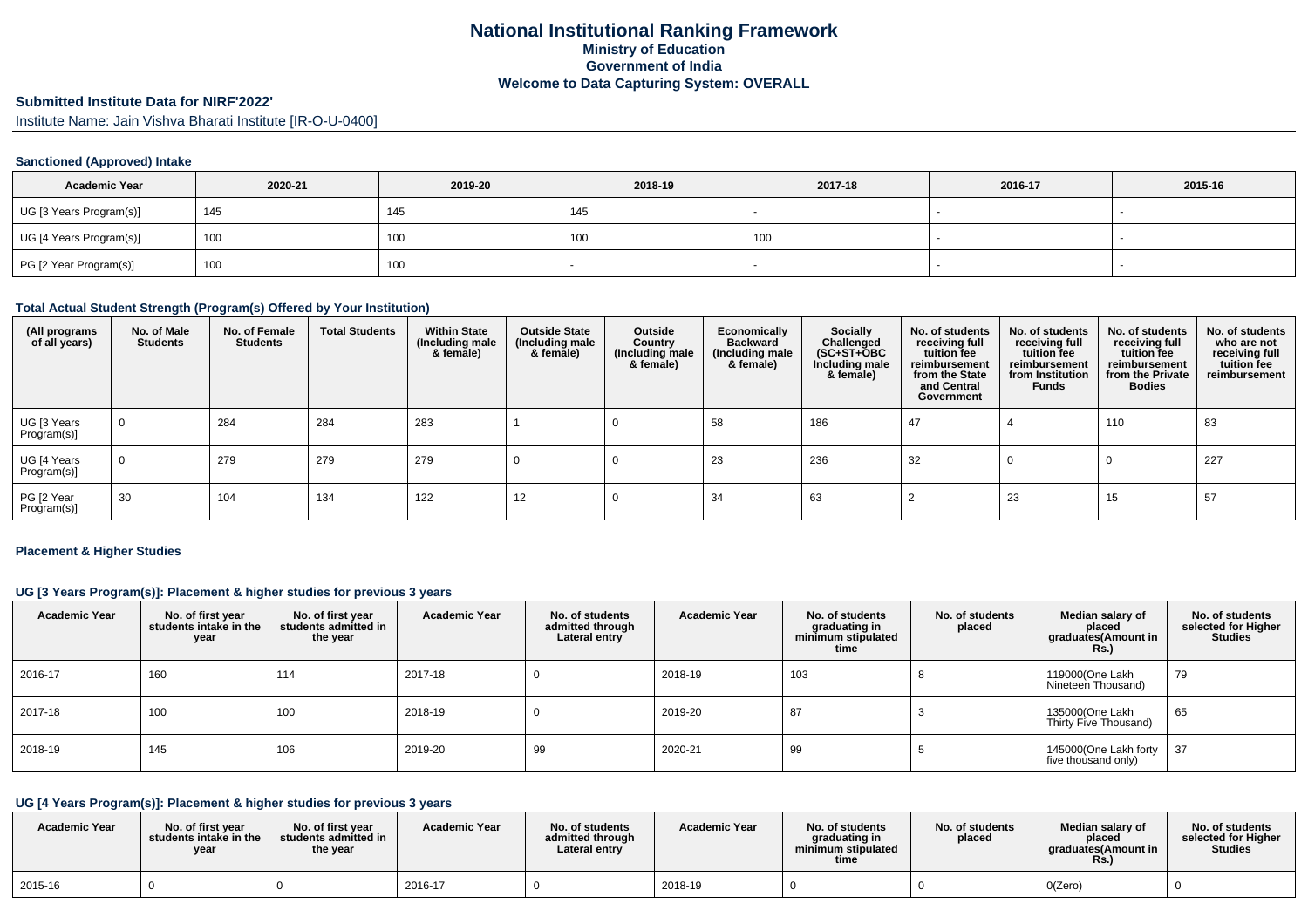| 2016-17 | 100 | 2017-18 | 2019-20 | 24 | 120000(One lakh<br>twenty thousand only)         | 21 |
|---------|-----|---------|---------|----|--------------------------------------------------|----|
| 2017-18 | 100 | 2018-19 | 2020-21 | 38 | 125000(One lakh<br>twenty five thousand<br>only, | 35 |

# **PG [2 Years Program(s)]: Placement & higher studies for previous 3 years**

| <b>Academic Year</b> | No. of first year<br>students intake in the<br>year | No. of first year<br>students admitted in<br>the year | <b>Academic Year</b> | No. of students graduating in minimum<br>stipulated time | No. of students<br>placed | Median salary of<br>placed<br>graduates(Amount in<br><b>Rs.)</b> | No. of students<br>selected for Higher<br><b>Studies</b> |
|----------------------|-----------------------------------------------------|-------------------------------------------------------|----------------------|----------------------------------------------------------|---------------------------|------------------------------------------------------------------|----------------------------------------------------------|
| 2017-18              | 100                                                 | 72                                                    | 2018-19              | 57                                                       | -34                       | 187200(One lakh<br>eighty seven thousand<br>two hundred)         |                                                          |
| 2018-19              | 100                                                 | 57                                                    | 2019-20              | 47                                                       | 28                        | 280000(Two lakh<br>eighty thousand)                              | $\sim$                                                   |
| 2019-20              | 100                                                 | 70                                                    | 2020-21              | 68                                                       | 29                        | 290000(Two lakh<br>ninety thousand only)                         | - 8                                                      |

## **Ph.D Student Details**

| Ph.D (Student pursuing doctoral program till 2020-21 Students admitted in the academic year 2020-21 should not be entered here.) |                                                                                                                                  |                       |         |  |  |  |
|----------------------------------------------------------------------------------------------------------------------------------|----------------------------------------------------------------------------------------------------------------------------------|-----------------------|---------|--|--|--|
|                                                                                                                                  |                                                                                                                                  | <b>Total Students</b> |         |  |  |  |
| Full Time                                                                                                                        |                                                                                                                                  | 134                   |         |  |  |  |
| Part Time                                                                                                                        |                                                                                                                                  | 0                     |         |  |  |  |
|                                                                                                                                  | No. of Ph.D students graduated (including Integrated Ph.D)                                                                       |                       |         |  |  |  |
|                                                                                                                                  | 2020-21                                                                                                                          | 2019-20               | 2018-19 |  |  |  |
| Full Time                                                                                                                        | 20                                                                                                                               | 23                    | 42      |  |  |  |
| Part Time                                                                                                                        |                                                                                                                                  |                       |         |  |  |  |
|                                                                                                                                  | PG (Student pursuing MD/MS/DNB program till 2020-21 Students admitted in the academic year 2021 - 22 should not be entered here) |                       |         |  |  |  |
|                                                                                                                                  | Number of students pursuing PG (MD/MS/DNB) program                                                                               |                       |         |  |  |  |
| No. of students Graduating in PG (MD/MS/DNB) program                                                                             |                                                                                                                                  |                       |         |  |  |  |
| 2020-21                                                                                                                          | 2019-20<br>2018-19                                                                                                               |                       |         |  |  |  |
| $\mathbf{0}$                                                                                                                     | $\Omega$                                                                                                                         |                       |         |  |  |  |

## **Online Education**

| 1. Does all programs/courses were completed on time.                | Yes                                                                                                                                                                                                                                                                                                                                                                                                                                                                                                                        |
|---------------------------------------------------------------------|----------------------------------------------------------------------------------------------------------------------------------------------------------------------------------------------------------------------------------------------------------------------------------------------------------------------------------------------------------------------------------------------------------------------------------------------------------------------------------------------------------------------------|
| 2. Measures taken to complete the syllabus of courses and programs. | The following measures taken to complete the syllabus of the courses and programs 1. The teaching plan, teaching aids and<br>assessment methodologies were planned before the commencement of the sessions. 2. The department and IQAC ensured the<br>resources. The coverage of courses were monitored frequently by IQAC though audits. 3. Counselling, monitoring sessions conducted. 4. Compensatory and remedial classes conducted where ever necessity was observed. 5. Instru<br>and videos are uploaded in the LMS |
| 3. The period of delay in completion of syllabus (in months).       |                                                                                                                                                                                                                                                                                                                                                                                                                                                                                                                            |
| 4. The period of delay in conducting exams (in months).             |                                                                                                                                                                                                                                                                                                                                                                                                                                                                                                                            |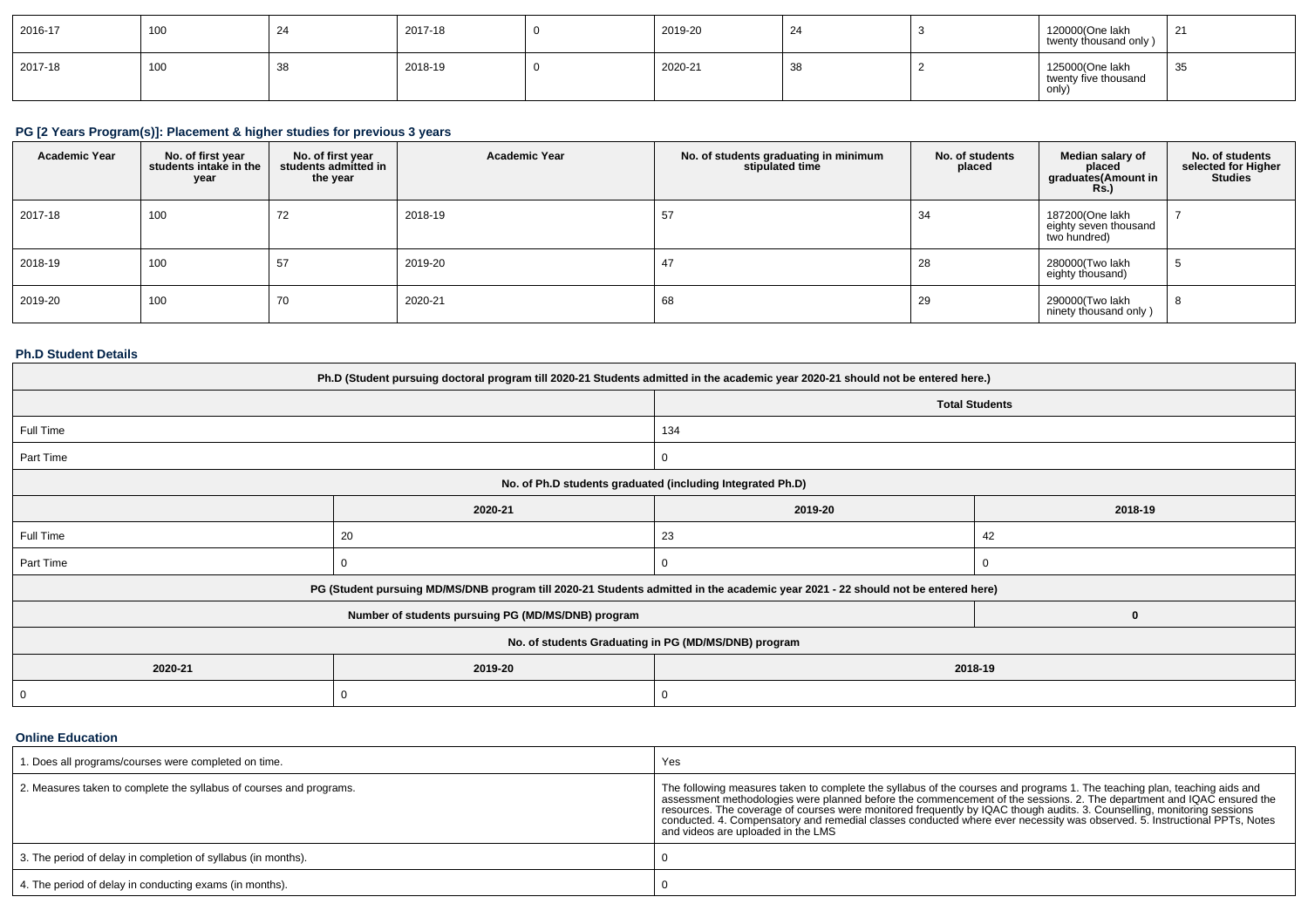| <b>Portal Name</b>                                                                              | No, of students offered online courses which have credit<br>transferred to transcript | Total no, of online courses which have credit transferred<br>to the transcript | Total no. of credits transferred to transcript |
|-------------------------------------------------------------------------------------------------|---------------------------------------------------------------------------------------|--------------------------------------------------------------------------------|------------------------------------------------|
| Swayam                                                                                          |                                                                                       |                                                                                |                                                |
| 5. No. of courses developed and available online on Swayam platform by your institution faculty |                                                                                       |                                                                                |                                                |

## **Financial Resources: Utilised Amount for the Capital expenditure for previous 3 years**

| <b>Academic Year</b>                                                                                 | 2020-21                                                           | 2019-20                                                     | 2018-19                                                                 |  |  |  |  |
|------------------------------------------------------------------------------------------------------|-------------------------------------------------------------------|-------------------------------------------------------------|-------------------------------------------------------------------------|--|--|--|--|
|                                                                                                      | <b>Utilised Amount</b>                                            | <b>Utilised Amount</b>                                      | <b>Utilised Amount</b>                                                  |  |  |  |  |
| Annual Capital Expenditure on Academic Activities and Resources (excluding expenditure on buildings) |                                                                   |                                                             |                                                                         |  |  |  |  |
| Library                                                                                              | 23757 (Twenty three thousand seven hundred fifty seven only)      | 58642 (Fifty eight thousand six hundred forty two)          | 149943 (One lakh forty nine thousand nine hundred forty three)          |  |  |  |  |
| New Equipment for Laboratories                                                                       | 10832 (Ten thousand eight hundred thirty two)                     | $0$ (ZERO)                                                  | 140059 (One lakh forty thousand fifty nine)                             |  |  |  |  |
| <b>Engineering Workshops</b>                                                                         | $0$ (ZERO)                                                        | 102500 (One lakh two thousand five hundred)                 | $0$ (ZERO)                                                              |  |  |  |  |
| Other expenditure on creation of Capital Assets (excluding<br>expenditure on Land and Building)      | 294276 (Two lakh ninety four thousand two hundred seventy<br>six) | 119549 (One lakh nineteen thousand five hundred forty nine) | 1783419 (Seventeen lakh eighty three thousand four hundred<br>nineteen) |  |  |  |  |

## **Financial Resources: Utilised Amount for the Operational expenditure for previous 3 years**

| <b>Academic Year</b>                                                                                                                                                                            | 2020-21                                                                         | 2019-20                                                                              | 2018-19                                                                                 |  |  |  |  |
|-------------------------------------------------------------------------------------------------------------------------------------------------------------------------------------------------|---------------------------------------------------------------------------------|--------------------------------------------------------------------------------------|-----------------------------------------------------------------------------------------|--|--|--|--|
|                                                                                                                                                                                                 | <b>Utilised Amount</b>                                                          |                                                                                      | <b>Utilised Amount</b>                                                                  |  |  |  |  |
| <b>Annual Operational Expenditure</b>                                                                                                                                                           |                                                                                 |                                                                                      |                                                                                         |  |  |  |  |
| Salaries (Teaching and Non Teaching staff)                                                                                                                                                      | 56485240 (Five crore sixty four lakh eighty five thousand two<br>hundred forty) | 59721156 (Five crore ninety seven lakh twenty one thousand<br>one hundred fifty six) | 51533602 (Five crore fifteen lakh thirty three thousand six<br>hundred two)             |  |  |  |  |
| Maintenance of Academic Infrastructure or consumables and<br>other running expenditures (excluding maintenance of hostels<br>and allied services, rent of the building, depreciation cost, etc) | 6240602 (Sixty two lakh forty thousand six hundred two only)                    | 19099326 (One crore ninety lakh ninety nine thousand three<br>hundred twenty six)    | 23422827 (Two crore thirty four lakh twenty two thousand eight<br>hundred twenty seven) |  |  |  |  |
| Seminars/Conferences/Workshops                                                                                                                                                                  | 41650 (Forty one thousand six hundred fifty only)                               | 1468536 (Fourteen lakh sixty eight thousand five hundred thirty<br>six)              | 381713 (Three lakh eighty one thousand seven hundred<br>thirteen)                       |  |  |  |  |

#### **IPR**

| Calendar year            | 2020 | 2019 | 2018 |
|--------------------------|------|------|------|
| No. of Patents Published |      |      |      |
| No. of Patents Granted   |      |      |      |

## **Sponsored Research Details**

| <b>Financial Year</b>                    | 2020-21                                  | 2019-20                                     | 2018-19                           |
|------------------------------------------|------------------------------------------|---------------------------------------------|-----------------------------------|
| Total no. of Sponsored Projects          |                                          |                                             |                                   |
| Total no. of Funding Agencies            |                                          |                                             |                                   |
| Total Amount Received (Amount in Rupees) | 4272000                                  | 1199086                                     | 5162000                           |
| Amount Received in Words                 | Forty two lakh seventy two thousand only | Eleven lakh ninety nine thousand eighty six | Fifty one lakh sixty two thousand |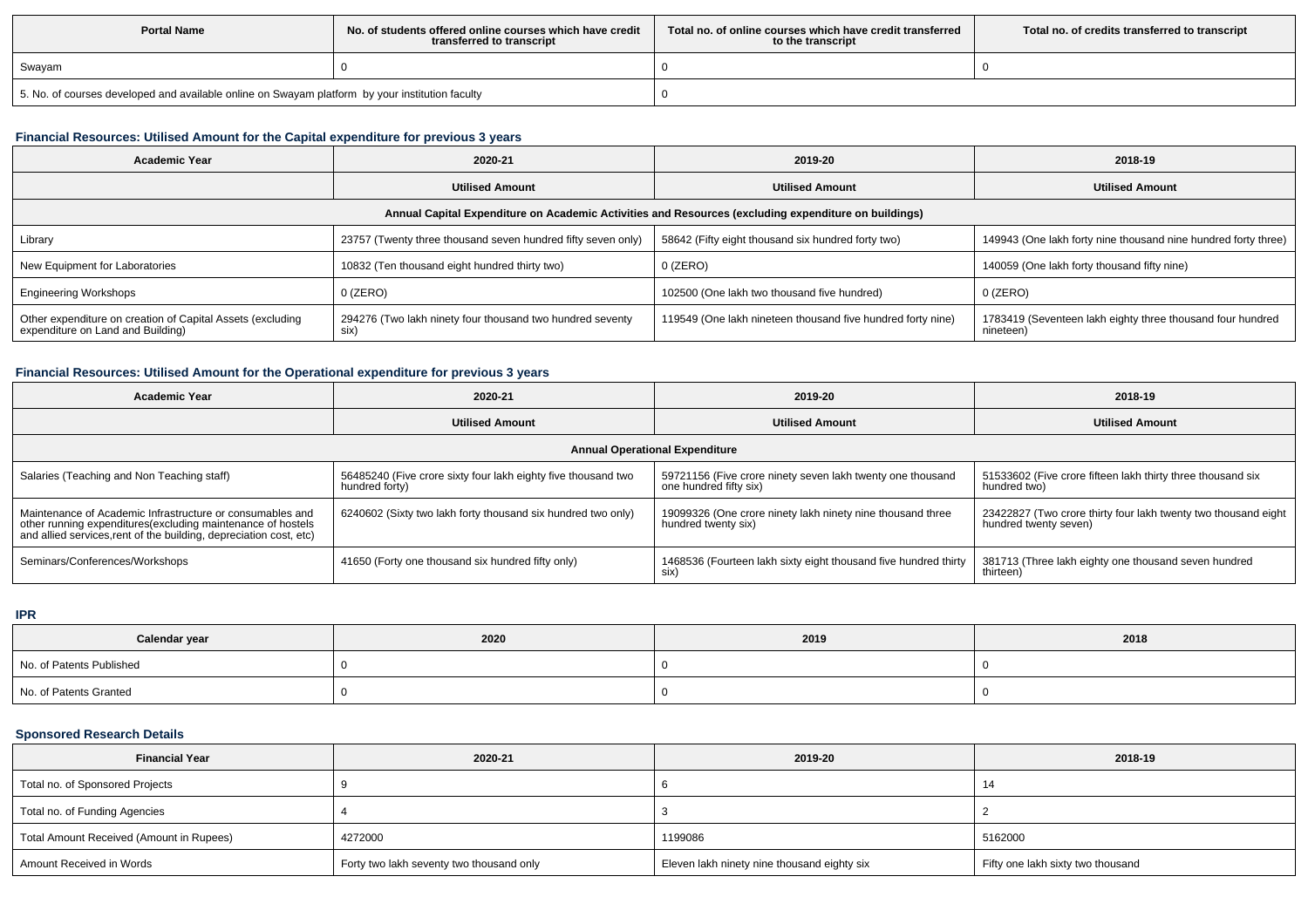## **Consultancy Project Details**

| <b>Financial Year</b>                    | 2020-21 | 2019-20               | 2018-19               |
|------------------------------------------|---------|-----------------------|-----------------------|
| Total no. of Consultancy Projects        |         |                       |                       |
| Total no. of Client Organizations        |         |                       |                       |
| Total Amount Received (Amount in Rupees) |         | 50000                 | 50000                 |
| Amount Received in Words                 | Zero    | <b>Fifty Thousand</b> | <b>Fifty Thousand</b> |

## **Executive Development Program/Management Development Programs**

| <b>Financial Year</b>                                                             | 2020-21             | 2019-20             | 2018-19                                       |
|-----------------------------------------------------------------------------------|---------------------|---------------------|-----------------------------------------------|
| Total no. of Executive Development Programs/ Management<br>Development Programs   |                     |                     |                                               |
| Total no. of Participants                                                         | 83                  | 85                  | 163                                           |
| Total Annual Earnings (Amount in Rupees)(Excluding Lodging<br>& Boarding Charges) | 32000               | 54000               | 32368                                         |
| <b>Total Annual Earnings in Words</b>                                             | Thirty Two Thousand | Fifty four thousand | Thirty two thousand three hundred sixty eight |

## **PCS Facilities: Facilities of physically challenged students**

| 1. Do your institution buildings have Lifts/Ramps?                                                                                                         | Yes, more than 80% of the buildings |
|------------------------------------------------------------------------------------------------------------------------------------------------------------|-------------------------------------|
| 2. Do your institution have provision for walking aids, including wheelchairs and transportation from one building to another for<br>handicapped students? | Yes                                 |
| 3. Do your institution buildings have specially designed toilets for handicapped students?                                                                 | Yes, more than 80% of the buildings |

#### **Accreditation**

#### **NBA Accreditation**

| <b>NO</b><br>$H = 1.104$<br>valid NBA Accreditation?<br>institute nave |  |
|------------------------------------------------------------------------|--|
|------------------------------------------------------------------------|--|

## **NAAC Accreditation**

| 1. Does your institute have a valid NAAC Accreditation? |            | <b>YES</b>                |      |  |  |
|---------------------------------------------------------|------------|---------------------------|------|--|--|
| Valid from                                              |            | <b>CGPA</b><br>Valid upto |      |  |  |
| $  03 - 11 - 2021$                                      | 02-11-2026 |                           | 3.04 |  |  |

## **Faculty Details**

| Srno | Name               | Age | Designation                | Gender | Qualification   | <b>Experience (In</b><br><b>Months)</b> | <b>Currently working</b><br>with institution? | <b>Joining Date</b> | <b>Leaving Date</b> | <b>Association type</b> |
|------|--------------------|-----|----------------------------|--------|-----------------|-----------------------------------------|-----------------------------------------------|---------------------|---------------------|-------------------------|
|      | ABHISHEK<br>CHARAN | 31  | <b>Assistant Professor</b> | Male   | NE <sub>1</sub> | 64                                      | Yes                                           | 04-07-2017          | $- -$               | Regular                 |
|      | ABHISHEK<br>SHARMA | 26  | <b>Assistant Professor</b> | Male   | M.COM           | 30                                      | Yes                                           | 04-07-2019          | $ -$                | Adhoc / Contractual     |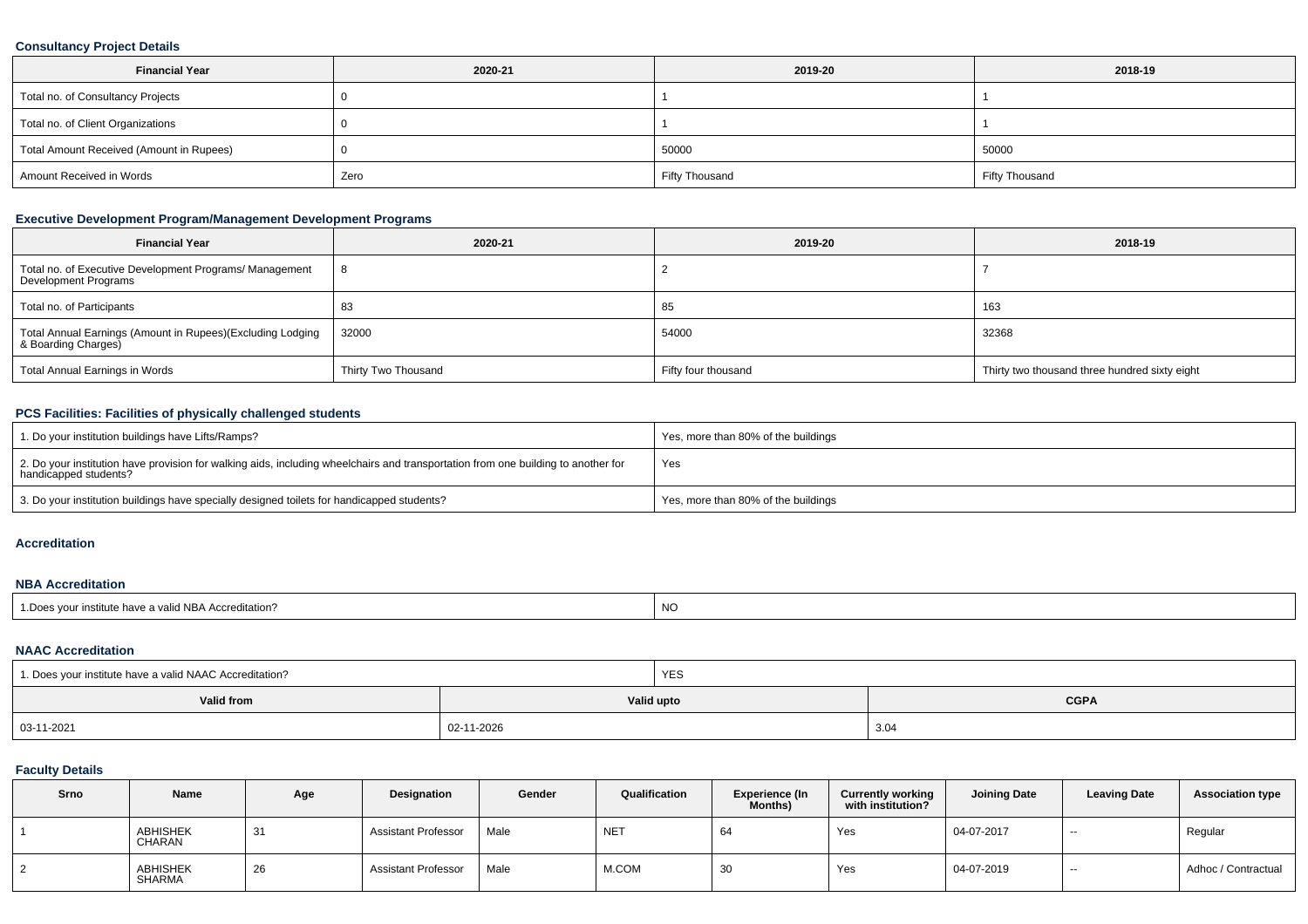| 3              | Dr Abha Singh                      | 40 | <b>Assistant Professor</b> | Female | Ph.D       | 165 | Yes | 04-11-2008 | $\overline{\phantom{a}}$ | Regular             |
|----------------|------------------------------------|----|----------------------------|--------|------------|-----|-----|------------|--------------------------|---------------------|
| 4              | DR AMITA JAIN                      | 44 | <b>Assistant Professor</b> | Female | Ph.D       | 179 | Yes | 01-09-2007 | $\overline{a}$           | Regular             |
| 5              | DR BALBEER<br>SINGH                | 44 | <b>Assistant Professor</b> | Male   | Ph.D       | 156 | Yes | 03-07-2017 | ۰.                       | Regular             |
| 6              | Dr Bhabagrahi<br>Pradhan           | 41 | <b>Assistant Professor</b> | Male   | Ph.D       | 195 | Yes | 15-07-2005 | ۰.                       | Regular             |
| $\overline{7}$ | Dr Girdhari Lal<br>Sharma          | 45 | <b>Assistant Professor</b> | Male   | Ph.D       | 156 | Yes | 28-07-2010 | $\overline{\phantom{a}}$ | Regular             |
| 8              | Dr Giriraj Bhojak                  | 43 | <b>Assistant Professor</b> | Male   | Ph.D       | 165 | Yes | 03-11-2008 | --                       | Regular             |
| 9              | DR MAMTA SONI                      | 37 | <b>Assistant Professor</b> | Female | Ph.D       | 120 | Yes | 01-03-2017 | ۰.                       | Regular             |
| 10             | Dr Manish<br>Bhatnagar             | 50 | <b>Assistant Professor</b> | Male   | Ph.D       | 187 | Yes | 17-08-2006 | $\overline{\phantom{a}}$ | Regular             |
| 11             | DR SAROJ RAI                       | 49 | <b>Assistant Professor</b> | Female | Ph.D       | 177 | Yes | 23-11-2007 | u.                       | Regular             |
| 12             | Dr Vishnu Kumar                    | 45 | <b>Assistant Professor</b> | Male   | Ph.D       | 179 | Yes | 01-09-2007 | $\overline{\phantom{a}}$ | Regular             |
| 13             | <b>KAMAL KUMAR</b><br><b>MODI</b>  | 38 | <b>Assistant Professor</b> | Male   | <b>NET</b> | 135 | Yes | 01-08-2013 | ۰.                       | Regular             |
| 14             | <b>PRAGATI</b><br><b>BHATNAGAR</b> | 50 | <b>Assistant Professor</b> | Female | Ph.D       | 192 | Yes | 17-08-2006 | $\overline{\phantom{a}}$ | Regular             |
| 15             | PRAMOD OLA                         | 30 | <b>Assistant Professor</b> | Female | M.Sc.      | 34  | Yes | 01-07-2020 | u.                       | Adhoc / Contractual |
| 16             | PROF BANWARI<br><b>LAL JAIN</b>    | 48 | Professor                  | Male   | Ph.D       | 180 | Yes | 21-07-2007 | ۰.                       | Regular             |
| 17             | SHER SINGH                         | 41 | <b>Assistant Professor</b> | Male   | <b>NET</b> | 96  | Yes | 08-07-2019 | $\overline{a}$           | Adhoc / Contractual |
| 18             | <b>SHWETA KHATER</b>               | 24 | <b>Assistant Professor</b> | Female | M.COM      | 30  | Yes | 04-07-2019 | $\overline{\phantom{a}}$ | Adhoc / Contractual |
| 19             | SOMVIR<br>SANGWAN                  | 39 | <b>Assistant Professor</b> | Male   | M. Phil    | 64  | Yes | 11-07-2017 | ۰.                       | Regular             |
| 20             | SUNITA INDORIA                     | 45 | <b>Assistant Professor</b> | Female | Ph.D       | 120 | Yes | 02-04-2012 | $\overline{\phantom{a}}$ | Regular             |
| 21             | Dr Samani Sangeet<br>Prajna        | 46 | Associate Professor        | Female | Ph.D       | 221 | Yes | 09-02-2004 | $\overline{\phantom{a}}$ | Regular             |
| 22             | Prof Damodar<br>Shastri            | 78 | Professor                  | Male   | Ph.D       | 400 | Yes | 07-07-2007 | $\overline{a}$           | Regular             |
| 23             | Prof Kusum Prajna                  | 61 | Professor                  | Female | Ph.D       | 275 | Yes | 10-09-1999 | $\overline{\phantom{a}}$ | Regular             |
| 24             | Dr Satya Narain<br>Bharadhwaj      | 42 | <b>Assistant Professor</b> | Male   | Ph.D       | 187 | Yes | 17-12-2007 | $\overline{\phantom{a}}$ | Regular             |
| 25             | Dr Samani Bhaskar<br>Prajna        | 36 | <b>Assistant Professor</b> | Female | Ph.D       | 92  | Yes | 12-11-2014 | $\overline{\phantom{a}}$ | Regular             |
| 26             | Samani Samyakttva<br>Prajna        | 36 | <b>Assistant Professor</b> | Female | <b>NET</b> | 76  | Yes | 21-03-2016 | $\sim$                   | Regular             |
| 27             | Prof Anil Dhar                     | 59 | Professor                  | Male   | Ph.D       | 326 | Yes | 08-07-1995 | ц.                       | Regular             |
| 28             | Prof Samani Satya<br>Prajna        | 55 | Professor                  | Female | Ph.D       | 342 | Yes | 22-01-1994 | Ξ.                       | Regular             |
| 29             | Dr Samani Rohini<br>Prajna         | 43 | Associate Professor        | Female | Ph.D       | 135 | Yes | 04-05-2011 | Ξ.                       | Regular             |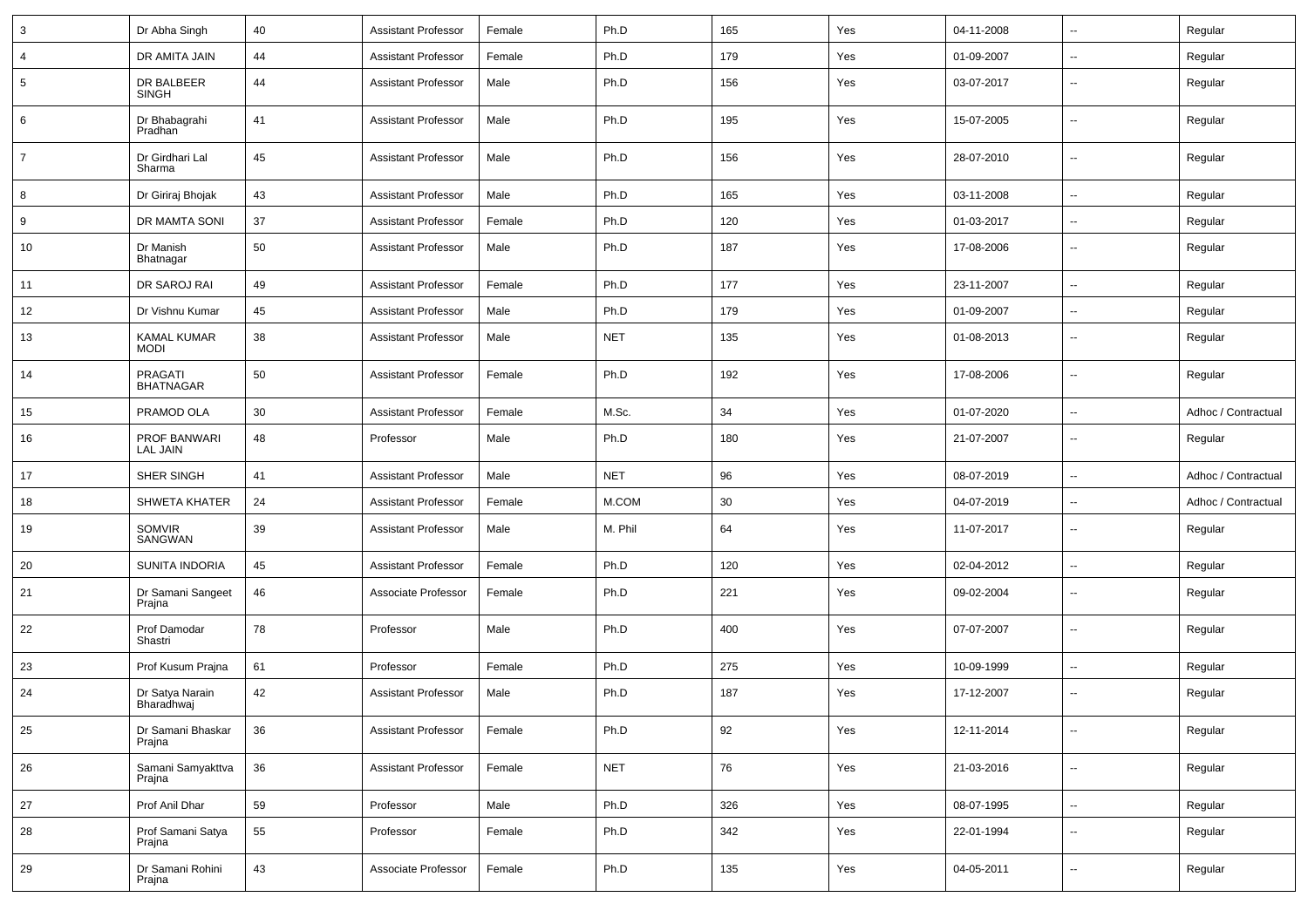| 30 | Dr Ravindra Singh<br>Rathore                     | 39 | <b>Assistant Professor</b> | Male   | Ph.D       | 156 | Yes | 13-08-2009 |                          | Regular |
|----|--------------------------------------------------|----|----------------------------|--------|------------|-----|-----|------------|--------------------------|---------|
| 31 | DR VIKASH<br>SHARMA                              | 38 | <b>Assistant Professor</b> | Male   | Ph.D       | 71  | Yes | 01-09-2016 | $\overline{\phantom{a}}$ | Regular |
| 32 | DR BIJENDRA<br><b>PRADHAN</b>                    | 60 | Associate Professor        | Male   | Ph.D       | 285 | Yes | 07-11-2008 | $\mathbf{u}$             | Regular |
| 33 | DR PUSHPA<br><b>MISHRA</b>                       | 50 | <b>Assistant Professor</b> | Female | Ph.D       | 193 | Yes | 21-07-2006 | $\overline{\phantom{a}}$ | Regular |
| 34 | PROF SAMANI<br><b>CHAITANYA</b><br><b>PRAJNA</b> | 54 | Professor                  | Female | Ph.D       | 342 | Yes | 24-01-1994 | --                       | Regular |
| 35 | <b>PROF SAMANI</b><br>RIJU PRAJNA                | 56 | Professor                  | Female | Ph.D       | 323 | Yes | 16-08-1995 | $\overline{\phantom{a}}$ | Regular |
| 36 | DR SAMANI<br>SHASHI PRAJNA                       | 48 | Associate Professor        | Female | Ph.D       | 241 | Yes | 30-06-2002 | $\sim$                   | Regular |
| 37 | DR SAMANI HIM<br><b>PRAJNA</b>                   | 54 | Associate Professor        | Female | Ph.D       | 241 | Yes | 30-06-2002 | $\overline{\phantom{a}}$ | Regular |
| 38 | DR YOGESH<br><b>KUMAR JAIN</b>                   | 43 | <b>Assistant Professor</b> | Male   | Ph.D       | 177 | Yes | 03-01-2008 | $\sim$                   | Regular |
| 39 | <b>DR SAMANI AMAL</b><br><b>PRAJNA</b>           | 35 | <b>Assistant Professor</b> | Female | Ph.D       | 87  | Yes | 07-05-2015 | $\sim$                   | Regular |
| 40 | DR SAMANI<br><b>SULABH PRAJNA</b>                | 32 | <b>Assistant Professor</b> | Female | Ph.D       | 83  | Yes | 01-09-2015 | $\overline{\phantom{a}}$ | Regular |
| 41 | Dr Samani Shreyas<br>Prajna                      | 45 | <b>Assistant Professor</b> | Female | Ph.D       | 193 | Yes | 10-07-2009 | $\sim$                   | Regular |
| 42 | Dr PRADYUMNA<br><b>SINGH</b><br><b>SHEKHAWAT</b> | 39 | <b>Assistant Professor</b> | Male   | Ph.D       | 163 | Yes | 05-01-2009 | $\overline{\phantom{a}}$ | Regular |
| 43 | DR REKHA TIWARI                                  | 73 | Professor                  | Female | Ph.D       | 504 | Yes | 05-07-2012 | $\overline{a}$           | Regular |
| 44 | PRANAV PRAJNA                                    | 34 | <b>Assistant Professor</b> | Female | <b>NET</b> | 115 | Yes | 02-01-2013 | $\sim$                   | Regular |
| 45 | DR ASHOK<br><b>BHASKAR</b>                       | 42 | <b>Assistant Professor</b> | Male   | Ph.D       | 223 | Yes | 01-01-2004 | $\overline{\phantom{a}}$ | Regular |
| 46 | DR HEMLATA<br><b>JOSHI</b>                       | 51 | <b>Assistant Professor</b> | Female | Ph.D       | 271 | Yes | 04-09-2000 | $\mathbf{u}$             | Regular |
| 47 | DR YUVRAJ SINGH<br><b>KHANGAROT</b>              | 44 | <b>Assistant Professor</b> | Male   | Ph.D       | 166 | Yes | 07-10-2008 | $\overline{\phantom{a}}$ | Regular |
| 48 | <b>INDU KUMARI</b>                               | 31 | <b>Assistant Professor</b> | Female | M.Ed       | 54  | Yes | 21-02-2018 |                          | Regular |
| 49 | <b>DAMYANTI JAT</b>                              | 32 | <b>Assistant Professor</b> | Female | M.Ed       | 54  | Yes | 21-02-2018 | $\overline{\phantom{a}}$ | Regular |
| 50 | ARCHANA KUMARI<br>SINGHAL                        | 42 | <b>Assistant Professor</b> | Female | M.Ed       | 54  | Yes | 21-02-2018 | $\overline{\phantom{a}}$ | Regular |
| 51 | SAMANI PUNYA<br>PRAJNA                           | 50 | <b>Assistant Professor</b> | Female | M.A        | 68  | Yes | 15-12-2016 | $\overline{\phantom{a}}$ | Regular |
| 52 | SAMANI KSHANTI<br>PRAJNA                         | 35 | <b>Assistant Professor</b> | Female | Ph.D       | 68  | Yes | 15-12-2016 | $\overline{\phantom{a}}$ | Regular |
| 53 | DR VANDANA<br><b>KUNDALIA</b>                    | 37 | <b>Assistant Professor</b> | Female | Ph.D       | 120 | Yes | 04-12-2017 | $\overline{\phantom{a}}$ | Regular |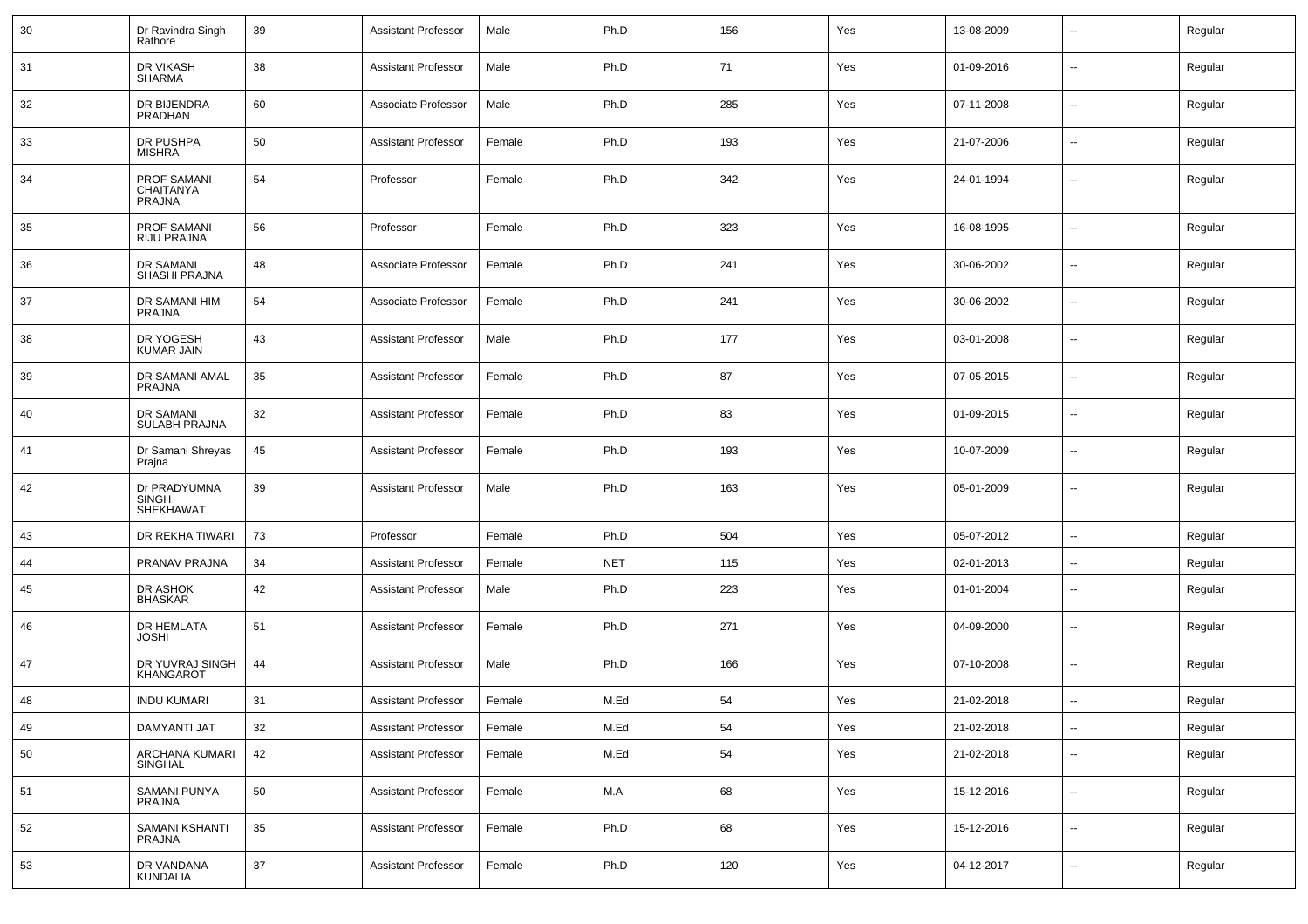| 54 | <b>PROF SAMANI</b><br><b>MALLI PRAJNA</b> | 58 | Professor                  | Female | Ph.D       | 221 | Yes | 19-02-2004 | $\overline{a}$           | Regular             |
|----|-------------------------------------------|----|----------------------------|--------|------------|-----|-----|------------|--------------------------|---------------------|
| 55 | DR SAMANI<br>SHUBH PRAJNA                 | 57 | <b>Assistant Professor</b> | Female | Ph.D       | 181 | Yes | 01-07-2007 | $\overline{\phantom{a}}$ | Regular             |
| 56 | <b>SAMANI SHUKLA</b><br><b>PRAJNA</b>     | 47 | <b>Assistant Professor</b> | Female | <b>NET</b> | 134 | Yes | 01-07-2011 | $\overline{\phantom{a}}$ | Regular             |
| 57 | <b>SAMANI UNNAT</b><br><b>PRAJNA</b>      | 49 | <b>Assistant Professor</b> | Female | M. Phil    | 224 | Yes | 10-12-2003 | $\overline{a}$           | Regular             |
| 58 | <b>MUM AJEETA</b>                         | 29 | <b>Assistant Professor</b> | Female | M.A        | 68  | Yes | 15-12-2016 | --                       | Regular             |
| 59 | <b>SAMANI VINAY</b><br><b>PRAJNA</b>      | 47 | <b>Assistant Professor</b> | Female | <b>NET</b> | 229 | Yes | 16-07-2003 | $\overline{a}$           | Regular             |
| 60 | <b>MUM PRIYANKA</b><br><b>JAIN</b>        | 36 | <b>Assistant Professor</b> | Female | Ph.D       | 68  | Yes | 15-12-2016 | $\overline{a}$           | Regular             |
| 61 | DR SAMANI<br>SAMBODH PRAJNA               | 50 | <b>Assistant Professor</b> | Female | Ph.D       | 148 | Yes | 12-04-2010 | $\overline{a}$           | Regular             |
| 62 | <b>MS SANYUGITA</b><br><b>RATHORE</b>     | 30 | <b>Assistant Professor</b> | Female | M.Ed       | 74  | Yes | 26-05-2016 | u.                       | Regular             |
| 63 | <b>SONIKA MISHRA</b>                      | 39 | <b>Assistant Professor</b> | Female | M.Ed       | 36  | Yes | 21-02-2018 | $\overline{a}$           | Adhoc / Contractual |
| 64 | <b>MS SHIVANI</b><br>SHARMA               | 28 | <b>Assistant Professor</b> | Female | M.Ed       | 54  | Yes | 21-02-2018 | $\overline{a}$           | Regular             |
| 65 | <b>PRAVEEN</b><br><b>KANWAR</b>           | 33 | <b>Assistant Professor</b> | Female | M.Ed       | 54  | Yes | 21-02-2018 | $\overline{a}$           | Regular             |
| 66 | AAYUSHI SHARMA                            | 32 | <b>Assistant Professor</b> | Female | M.A        | 20  | Yes | 17-09-2019 | ۰.                       | Adhoc / Contractual |
| 67 | PROF A P<br><b>TRIPATHI</b>               | 60 | Professor                  | Male   | Ph.D       | 456 | Yes | 24-01-1994 | ۰.                       | Regular             |
| 68 | <b>PRAGATI</b><br><b>CHORARIA</b>         | 26 | <b>Assistant Professor</b> | Female | <b>MBA</b> | 24  | Yes | 05-10-2019 | $\overline{a}$           | Adhoc / Contractual |
| 69 | DR JAY PRAKASH<br><b>SINGH</b>            | 49 | <b>Assistant Professor</b> | Male   | Ph.D       | 156 | Yes | 01-05-2009 | $\overline{a}$           | Regular             |
| 70 | DR VINOD SIYAG                            | 47 | <b>Assistant Professor</b> | Female | Ph.D       | 24  | Yes | 01-07-2019 | $\overline{a}$           | Adhoc / Contractual |
| 71 | Aarti Saini                               | 36 | <b>Assistant Professor</b> | Female | M.Ed       | 61  | No  | 26-05-2016 | 15-04-2019               | Regular             |
| 72 | Prof BR Dugar                             | 62 | Professor                  | Male   | Ph.D       | 392 | Yes | 01-04-1988 | u.                       | Regular             |
| 73 | DR LIPI JAIN                              | 31 | <b>Assistant Professor</b> | Female | Ph.D       | 20  | Yes | 16-11-2020 |                          | Regular             |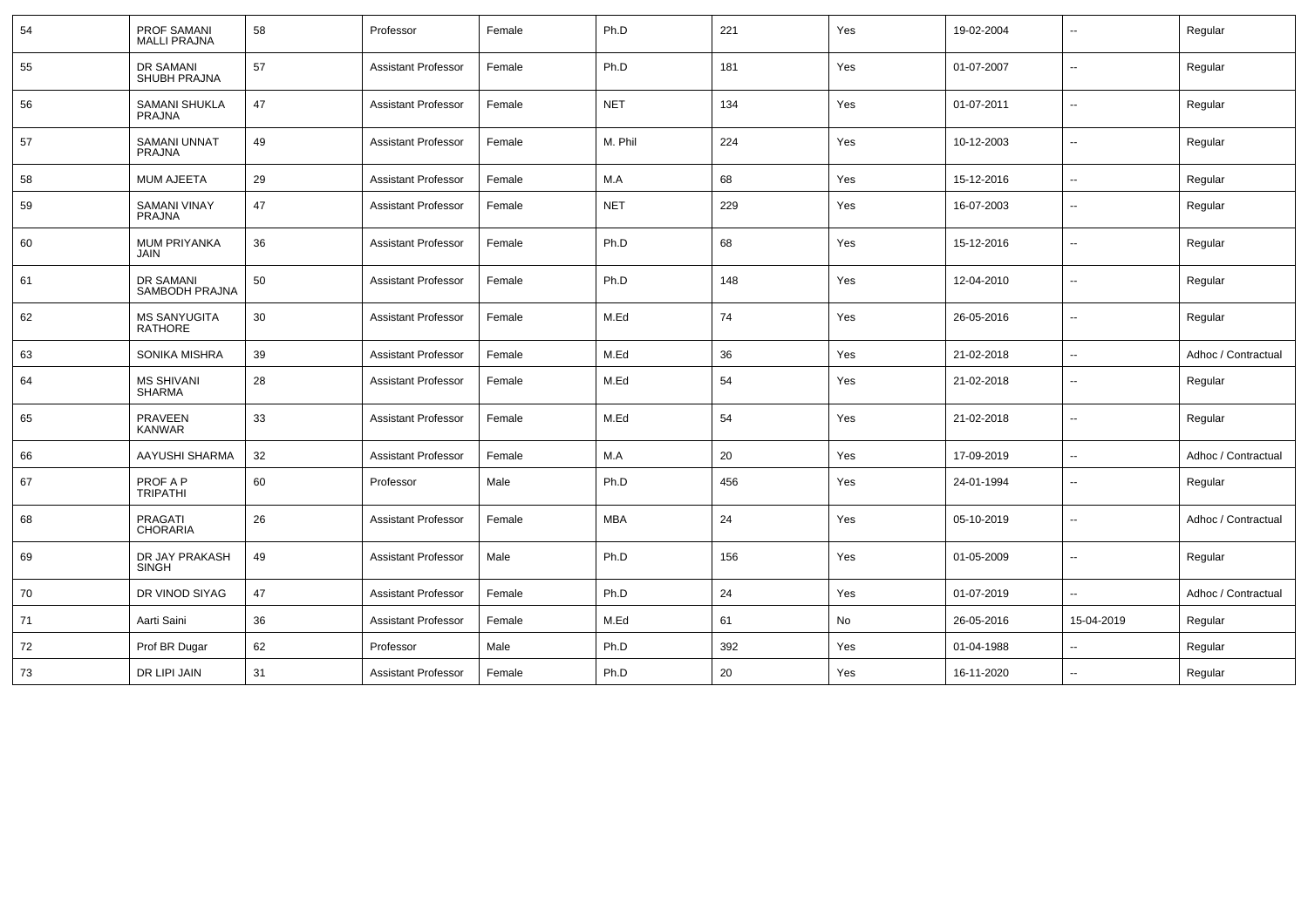# **Submitted Institute Data for NIRF'2022'**

Institute Name: Jain Vishva Bharati Institute [IR-C-U-0400]

## **Sanctioned (Approved) Intake**

| <b>Academic Year</b>    | 2020-21 | 2019-20 | 2018-19 | 2017-18 | 2016-17 | 2015-16 |
|-------------------------|---------|---------|---------|---------|---------|---------|
| UG [3 Years Program(s)] | 145     | 145     | - 140   |         |         |         |
| UG [4 Years Program(s)] | 100     | 100     | TUU     | 100     |         |         |

## **Total Actual Student Strength (Program(s) Offered by Your Institution)**

| (All programs<br>of all years) | No. of Male<br><b>Students</b> | No. of Female<br><b>Students</b> | <b>Total Students</b> | <b>Within State</b><br>(Including male<br>& female) | <b>Outside State</b><br>(Including male<br>& female) | Outside<br>Country<br>(Including male<br>& female) | Economically<br><b>Backward</b><br>(Including male<br>& female) | <b>Socially</b><br>Challenged<br>$(SC+ST+OBC)$<br>Including male<br>& female) | No. of students<br>receiving full<br>tuition fee<br>reimbursement<br>from the State<br>and Central<br>Government | No. of students<br>receiving full<br>tuition fee<br>reimbursement<br>from Institution<br><b>Funds</b> | No. of students<br>receiving full<br>tuition fee<br>reimbursement<br>from the Private<br><b>Bodies</b> | No. of students<br>who are not<br>receiving full<br>tuition fee<br>reimbursement |
|--------------------------------|--------------------------------|----------------------------------|-----------------------|-----------------------------------------------------|------------------------------------------------------|----------------------------------------------------|-----------------------------------------------------------------|-------------------------------------------------------------------------------|------------------------------------------------------------------------------------------------------------------|-------------------------------------------------------------------------------------------------------|--------------------------------------------------------------------------------------------------------|----------------------------------------------------------------------------------|
| UG [3 Years<br>Program(s)]     |                                | 284                              | 284                   | 283                                                 |                                                      |                                                    | 58                                                              | 186                                                                           | -47                                                                                                              |                                                                                                       | 110                                                                                                    | 83                                                                               |
| UG [4 Years<br>Program(s)]     |                                | 279                              | 279                   | 279                                                 |                                                      |                                                    | 23                                                              | 236                                                                           | 32                                                                                                               |                                                                                                       |                                                                                                        | 227                                                                              |

## **Placement & Higher Studies**

## **UG [3 Years Program(s)]: Placement & higher studies for previous 3 years**

| <b>Academic Year</b> | No. of first year<br>students intake in the<br>year | No. of first year<br>students admitted in<br>the year | <b>Academic Year</b> | No. of students graduating in minimum<br>stipulated time | No. of students<br>placed | Median salary of<br>placed<br>graduates(Amount in<br>Rs.) | No. of students<br>selected for Higher<br><b>Studies</b> |
|----------------------|-----------------------------------------------------|-------------------------------------------------------|----------------------|----------------------------------------------------------|---------------------------|-----------------------------------------------------------|----------------------------------------------------------|
| 2016-17              | 160                                                 | 114                                                   | 2018-19              | 103                                                      |                           | 119000(One Lakh<br>Nineteen thousand)                     | 79                                                       |
| 2017-18              | 145                                                 | 100                                                   | 2019-20              | 87                                                       |                           | 135000(One Lakh<br>Thirty Five Thousand)                  | 65                                                       |
| 2018-19              | 145                                                 | 106                                                   | 2020-21              | 99                                                       |                           | 145000(One Lakh forty<br>five thousand only)              | 37                                                       |

## **UG [4 Years Program(s)]: Placement & higher studies for previous 3 years**

| <b>Academic Year</b> | No. of first year<br>students intake in the<br>year | No. of first vear<br>students admitted in<br>the year | <b>Academic Year</b> | No. of students<br>admitted through<br>Lateral entry | <b>Academic Year</b> | No. of students<br>graduating in<br>minimum stipulated<br>time | No. of students<br>placed | Median salary of<br>placed<br>graduates(Amount in<br><b>Rs.)</b> | No. of students<br>selected for Higher<br><b>Studies</b> |
|----------------------|-----------------------------------------------------|-------------------------------------------------------|----------------------|------------------------------------------------------|----------------------|----------------------------------------------------------------|---------------------------|------------------------------------------------------------------|----------------------------------------------------------|
| 2015-16              |                                                     |                                                       | 2016-17              |                                                      | 2018-19              |                                                                |                           | O(Zero)                                                          |                                                          |
| 2016-17              | 100                                                 | 24                                                    | 2017-18              |                                                      | 2019-20              | 24                                                             |                           | 120000(One lakh<br>twenty thousand only)                         | 21                                                       |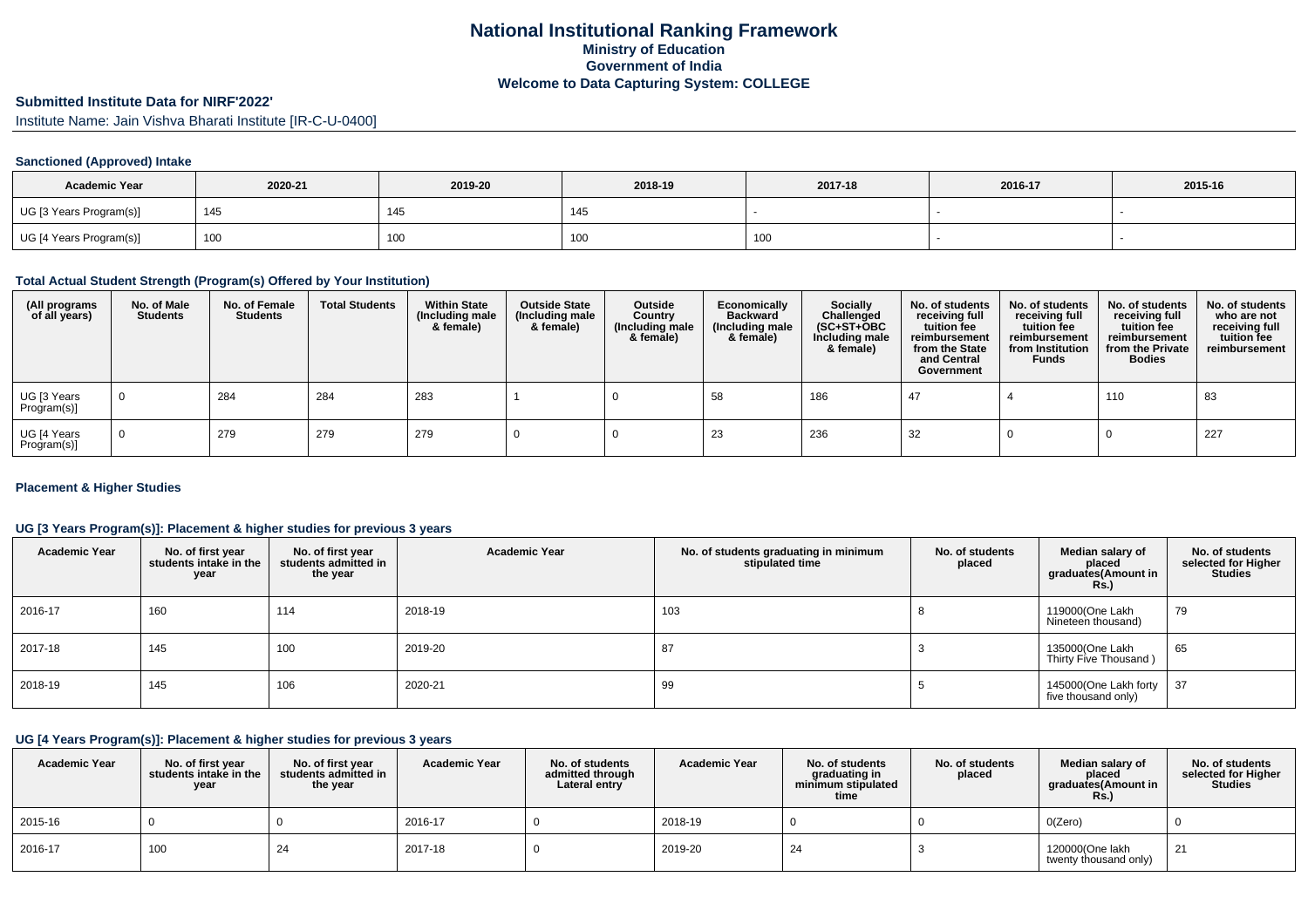| 2017-18 | 100 |  | 2018-19 |  | 2020-21 | $\sim$ |  | 1250<br>J0(One lakh<br>וכ∠ו<br>ive thousand<br>twen <sup>+</sup><br>only | $\sim$ $\sim$<br>ັບພ |
|---------|-----|--|---------|--|---------|--------|--|--------------------------------------------------------------------------|----------------------|
|---------|-----|--|---------|--|---------|--------|--|--------------------------------------------------------------------------|----------------------|

## **Financial Resources: Utilised Amount for the Capital expenditure for previous 3 years**

| <b>Academic Year</b>                                                                                 | 2020-21                                                   | 2019-20                                               | 2018-19                                             |  |  |  |  |  |  |
|------------------------------------------------------------------------------------------------------|-----------------------------------------------------------|-------------------------------------------------------|-----------------------------------------------------|--|--|--|--|--|--|
|                                                                                                      | <b>Utilised Amount</b>                                    | <b>Utilised Amount</b>                                | <b>Utilised Amount</b>                              |  |  |  |  |  |  |
| Annual Capital Expenditure on Academic Activities and Resources (excluding expenditure on buildings) |                                                           |                                                       |                                                     |  |  |  |  |  |  |
| Library                                                                                              | 10500 (Ten thousand five hundred only)                    | 17592 (Seventeen thousand five hundred ninty two)     | 44982 (Forty four thousand nine hundred eighty two) |  |  |  |  |  |  |
| New Equipment for Laboratories                                                                       | 10832 (Ten thousand eight hundred thirty two)             | $0$ (ZERO)                                            | 42017 (Forty Two thousand seventeen)                |  |  |  |  |  |  |
| Other expenditure on creation of Capital Assets (excluding<br>expenditure on Land and Building)      | 94276 (Ninety four thousand two hundred seventy six only) | 35864 (Thirty five thousand eight hundred sixty four) | 535025 (Five lakh thirty five thousand twenty five) |  |  |  |  |  |  |

## **Financial Resources: Utilised Amount for the Operational expenditure for previous 3 years**

| <b>Academic Year</b>                                                                                                                                                                            | 2020-21                                                                               |                                                                                    | 2018-19                                                                 |  |  |  |  |  |  |
|-------------------------------------------------------------------------------------------------------------------------------------------------------------------------------------------------|---------------------------------------------------------------------------------------|------------------------------------------------------------------------------------|-------------------------------------------------------------------------|--|--|--|--|--|--|
| <b>Utilised Amount</b>                                                                                                                                                                          |                                                                                       | <b>Utilised Amount</b>                                                             | <b>Utilised Amount</b>                                                  |  |  |  |  |  |  |
| <b>Annual Operational Expenditure</b>                                                                                                                                                           |                                                                                       |                                                                                    |                                                                         |  |  |  |  |  |  |
| Salaries (Teaching and Non Teaching staff)                                                                                                                                                      | 18525486 (One crore eighty five lakh twenty five thousand four<br>hundred eighty six) | 17916346 (One crore seventy nine lakh sixteen thousand three<br>hundred forty six) | 15460080 (One crore fifty four lakh sixty thousand eighty)              |  |  |  |  |  |  |
| Maintenance of Academic Infrastructure or consumables and<br>other running expenditures (excluding maintenance of hostels<br>and allied services, rent of the building, depreciation cost, etc) | 6240602 (Sixty two lakh forty thousand six hundred two only)                          | 5729797 (Fifty Seven lakh twenty nine thousand seven<br>hundred ninety seven)      | 7026848 (Seventy lakh twenty six thousand eight hundred forty<br>eight) |  |  |  |  |  |  |
| Seminars/Conferences/Workshops                                                                                                                                                                  | 41650 (Forty one thousand six hundred fifty only)                                     | 440560 (Forty four thousand five hundred sixty)                                    | 114513 (One lakh fourteen thousand five hundred thirteen)               |  |  |  |  |  |  |

## **PCS Facilities: Facilities of physically challenged students**

| 1. Do your institution buildings have Lifts/Ramps?                                                                                                         | Yes, more than 80% of the buildings |
|------------------------------------------------------------------------------------------------------------------------------------------------------------|-------------------------------------|
| 2. Do your institution have provision for walking aids, including wheelchairs and transportation from one building to another for<br>handicapped students? | Yes                                 |
| 3. Do your institution buildings have specially designed toilets for handicapped students?                                                                 | Yes, more than 80% of the buildings |

## **Faculty Details**

| Srno | Name                        | Age | Designation                | Gender | Qualification | <b>Experience (In</b><br>Months) | <b>Currently working</b><br>with institution? | <b>Joining Date</b> | <b>Leaving Date</b> | <b>Association type</b> |
|------|-----------------------------|-----|----------------------------|--------|---------------|----------------------------------|-----------------------------------------------|---------------------|---------------------|-------------------------|
|      | <b>ABHISHEK</b><br>CHARAN   | 31  | <b>Assistant Professor</b> | Male   | <b>NET</b>    | 64                               | Yes                                           | 04-07-2017          | $\sim$ $\sim$       | Regular                 |
| 2    | DR BALBEER<br><b>SINGH</b>  | 44  | <b>Assistant Professor</b> | Male   | Ph.D          | 156                              | Yes                                           | 03-07-2017          | $- -$               | Regular                 |
| 3    | SOMVIR<br>SANGWAN           | 39  | <b>Assistant Professor</b> | Male   | M. Phil       | 64                               | Yes                                           | 11-07-2017          | $- -$               | Regular                 |
|      | PRAGATI<br><b>BHATNAGAR</b> | 50  | <b>Assistant Professor</b> | Female | Ph.D          | 192                              | Yes                                           | 17-08-2006          | $- -$               | Regular                 |
| 5    | KAMAL KUMAR<br><b>MODI</b>  | 38  | <b>Assistant Professor</b> | Male   | <b>NET</b>    | 135                              | Yes                                           | 01-08-2013          | $- -$               | Regular                 |